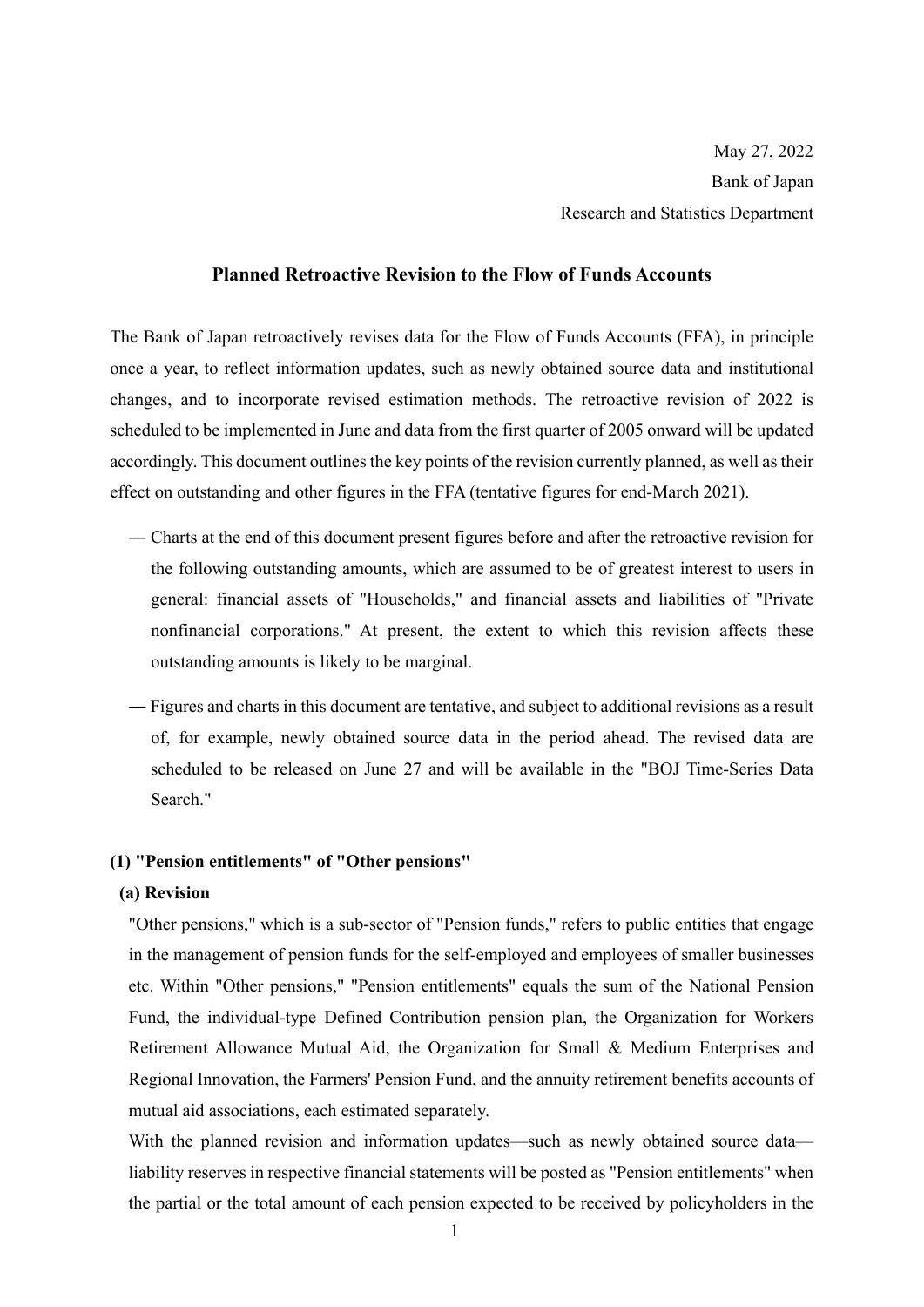future is prescribed. The total amount of entrusted assets obtained from trustees will be estimated as a market value basis and posted as "Pension entitlements" when the pension amounts to be received in the future depend on investment performance, in order to take account of price change of market value.

### **(b) Effect**

Due to the above revision, figures for "Pension entitlements" of "Other pensions" and of "Households" will be revised downward.

| Sector        |                | Assets/liabilities | Amount outstanding Amount outstanding Change in amount |                  |                  |
|---------------|----------------|--------------------|--------------------------------------------------------|------------------|------------------|
|               |                |                    | (before revision)                                      | (after revision) | outstanding      |
| Pension funds |                | Liabilities        | 158.8 tril. yen                                        | 155.9 tril. yen  | $-2.9$ tril. yen |
|               | Other pensions | Liabilities        | 31.3 tril. yen                                         | 26.7 tril. yen   | $-4.6$ tril. yen |
| Households    |                | Assets             | 158.8 tril. yen                                        | 155.9 tril. yen  | $-2.9$ tril. yen |

**Change in amount outstanding: "Pension entitlements" (end-March 2021)** 

#### **(2) Composition ratio of trust assets**

#### **(a) Revision**

In the Flow of Funds Accounts, trust assets are recorded as the asset of the real investor (trustor) instead of that of the administrator, as is the case with trust banks. With this revision, the asset composition ratio of those trust assets will be revised by reflecting new data sources.

### **(b) Effect**

Due to the above revision, figures for "Central government securities and FILP bonds" held by "Financial institutions for small businesses" will be revised upward, whereas "Investment trust beneficiary certificates" held by "Financial institutions for small businesses," and "Loans by private financial institutions" provided by "Life insurance" will be revised downward.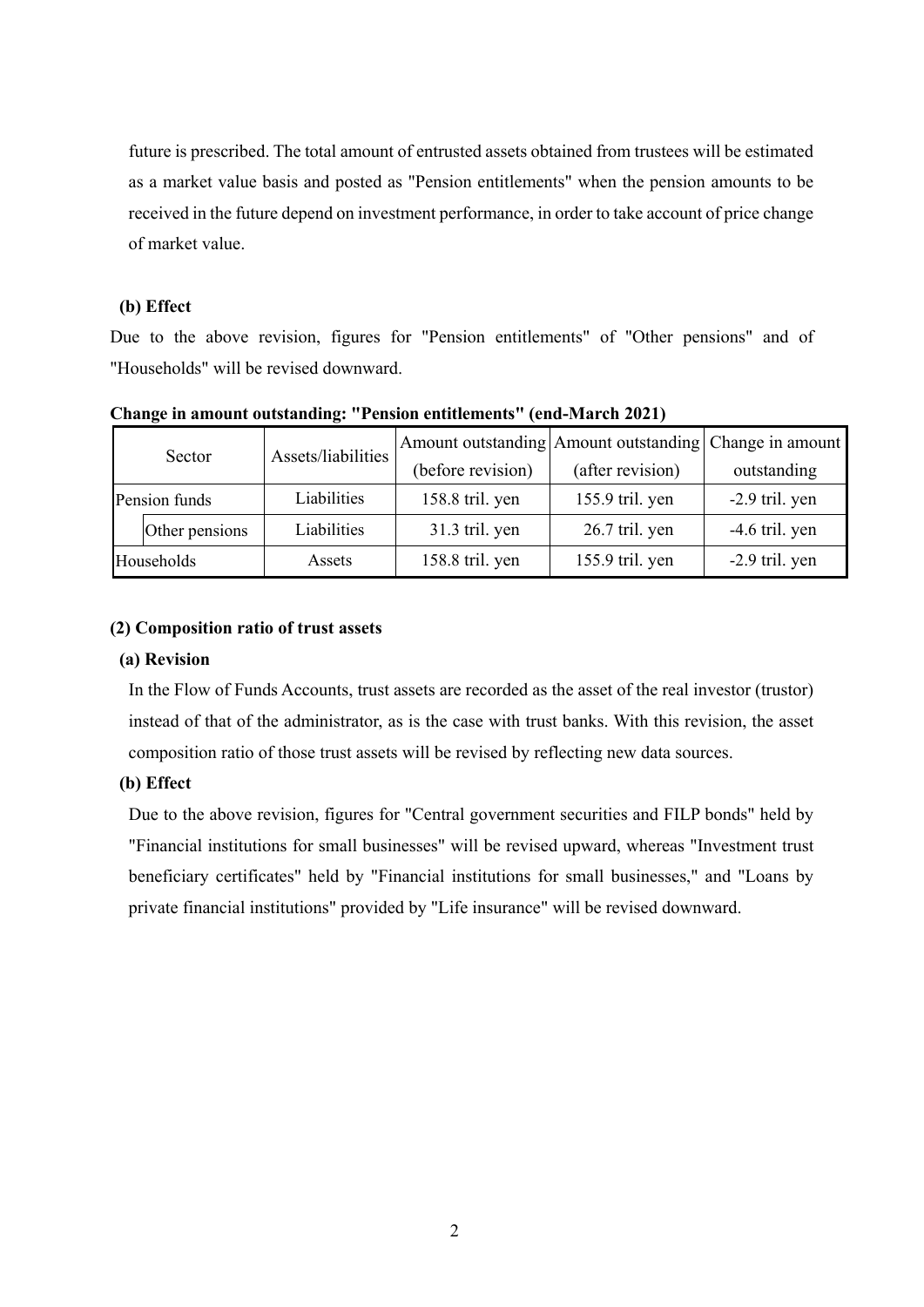**Change in amount outstanding: "Central government securities and FILP bonds," "Investment trust beneficiary certificates," and "Loans by private financial institutions" (end-March 2021)**

| Sector;                       | Assets/liabilities |                   | Amount outstanding Amount outstanding | Change in amount |
|-------------------------------|--------------------|-------------------|---------------------------------------|------------------|
| Transaction item              |                    | (before revision) | (after revision)                      | outstanding      |
| <b>Financial institutions</b> | Assets             | 68.2 tril. yen    | 69.6 tril. yen                        | $+1.4$ tril. yen |
| for small businesses;         |                    |                   |                                       |                  |
| Central government            |                    |                   |                                       |                  |
| securities and FILP           |                    |                   |                                       |                  |
| bonds                         |                    |                   |                                       |                  |
| <b>Financial institutions</b> | Assets             | 57.9 tril. yen    | 57.1 tril. yen                        | $-0.8$ tril. yen |
| for small businesses;         |                    |                   |                                       |                  |
| Investment trust              |                    |                   |                                       |                  |
| beneficiary                   |                    |                   |                                       |                  |
| certificates                  |                    |                   |                                       |                  |
| Life insurance;               |                    |                   |                                       |                  |
| Loans<br>private<br>by        | Assets             | 25.5 tril. yen    | 24.9 tril. yen                        | $-0.6$ tril. yen |
| financial institutions        |                    |                   |                                       |                  |

### **(3) Other key points of the retroactive revision**

Other than the above revisions in estimation methods, the Bank will reflect newly obtained source data as part of the planned revision. Below are the highlights of such revisions currently planned.

## *"Unlisted shares" issued by "Private nonfinancial corporations"*

In estimating the amount outstanding of "Unlisted shares" issued by "Private nonfinancial corporations," the Bank makes use of data such as those on market value from the *Annual Report on National Accounts*. With the planned revision, historical figures will be retroactively revised to reflect the newly obtained source data.

### *Reflecting the retroactive revision of the Balance of Payments related statistics*

As a result of incorporating the retroactively revised data from the Balance of Payments related statistics, figures for some transaction items of the sector "Overseas" will be revised from 2019 onward.

Inquiries:

Financial Statistics Group, Economic Statistics Division, Research and Statistics Department E-mail: post.rsd5@boj.or.jp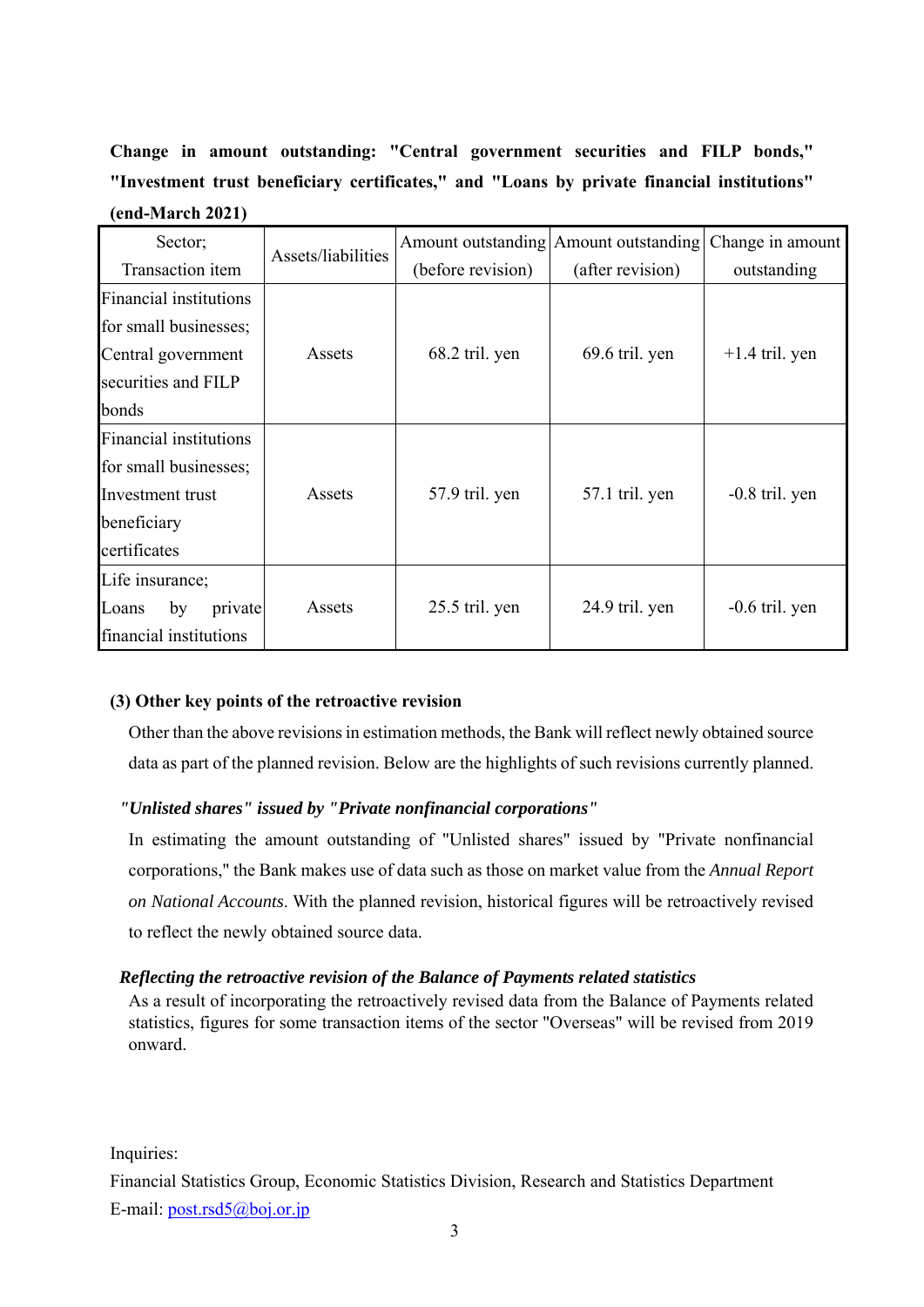

# **(1) Households (outstanding financial assets)**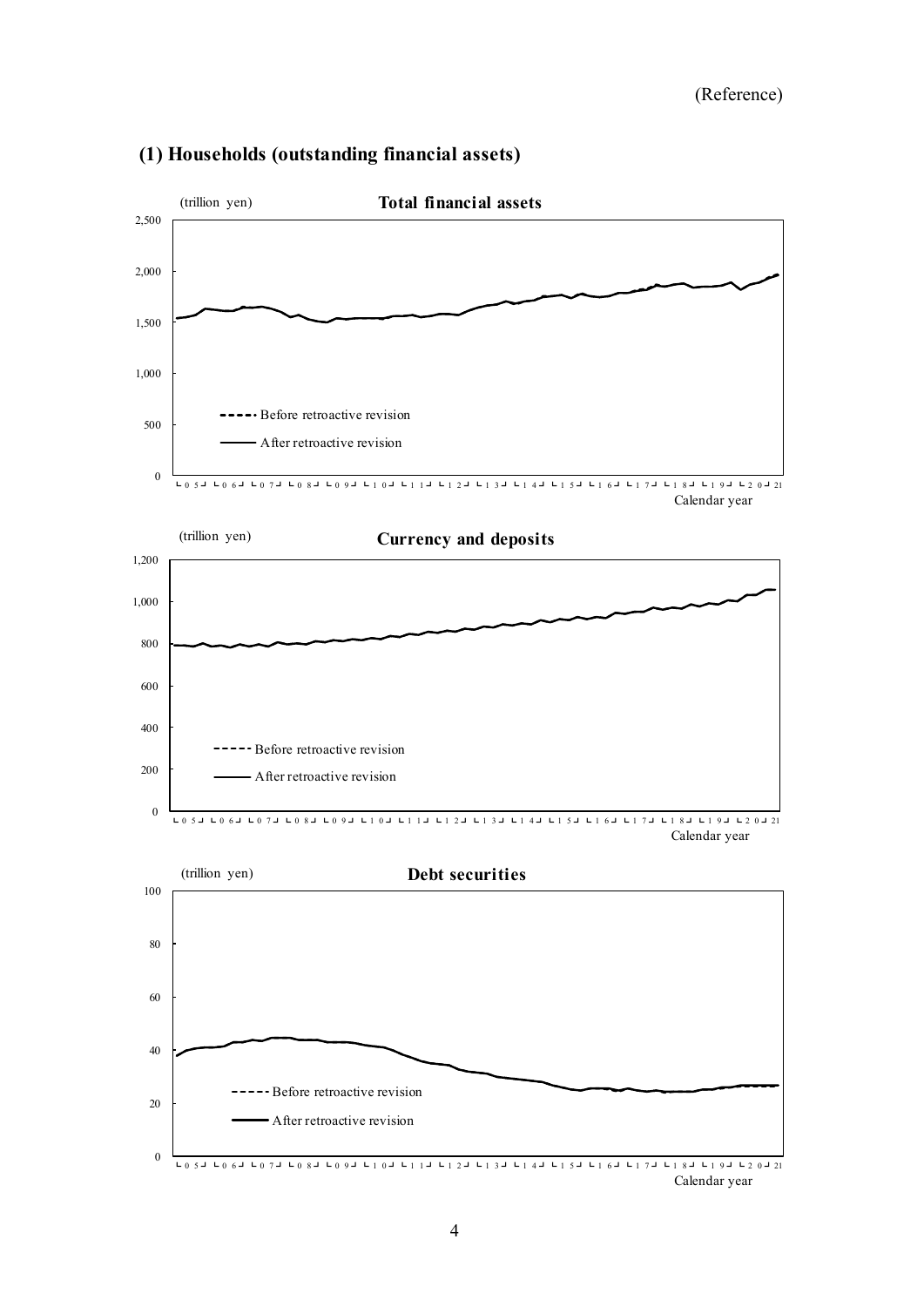

# **(1) Households (outstanding financial assets) (continued)**

 **(2) Private nonfinancial corporations (outstanding financial liabilities, book value/face value basis)**

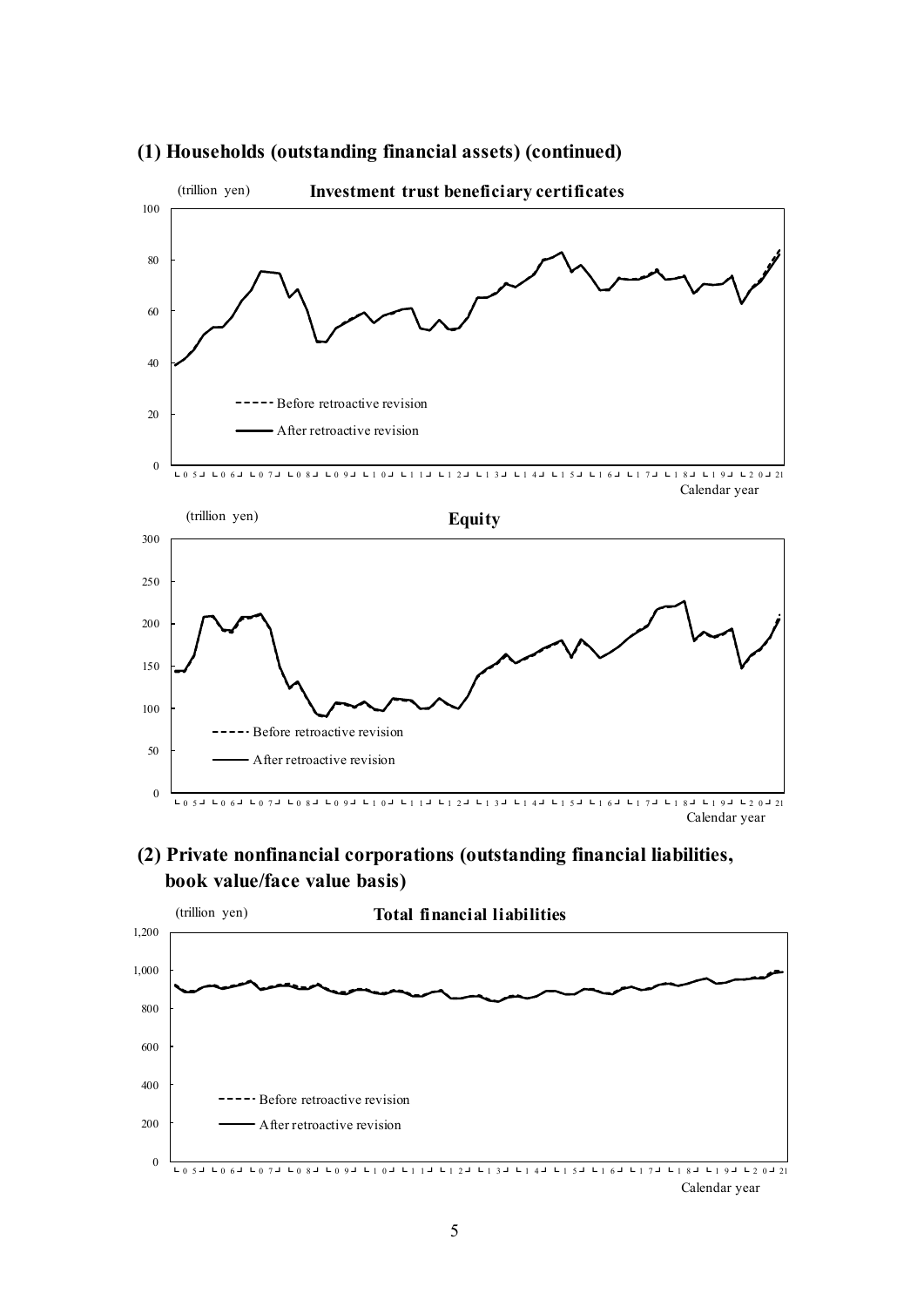

# **(2) Private nonfinancial corporations (outstanding financial liabilities, book value/face value basis) (continued)**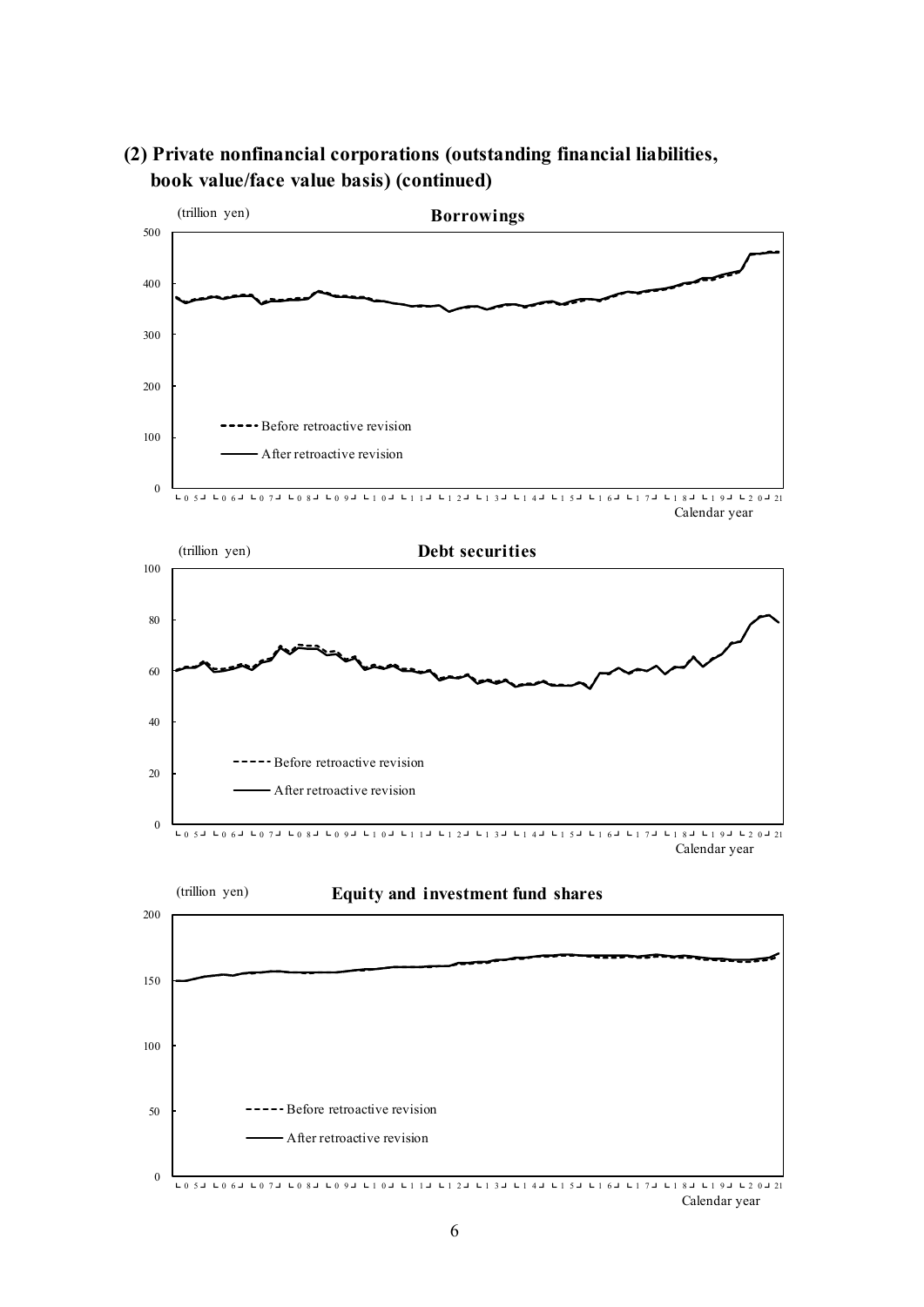

# **(3) Private nonfinancial corporations (outstanding financial assets)**